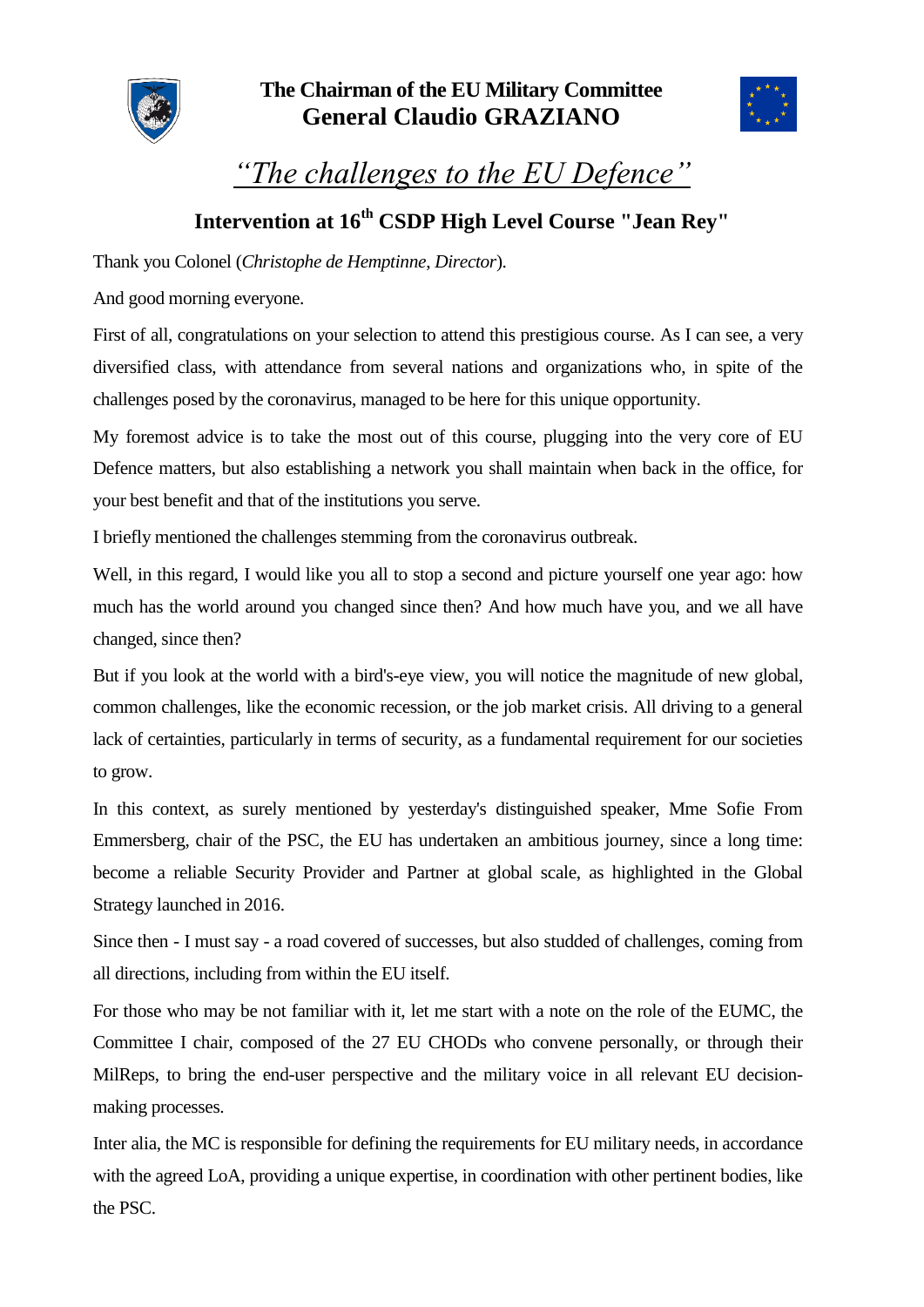Myself, as Chairman, I am also the spokesperson of the Committee and the primary point of contact for military CSDP Operations and Missions.

All this, of course, puts me in the best position to properly support the HR/VP, Mr Borrell, as his Advisor for all Defence and Security matters.

Being the highest military authority in the EU Institutions, as I said, I am obviously deeply involved in all discussion regarding the ongoing crises. Like in Berlin, last month, in the presence of EU Ministers of Defence.

On that occasion, we all concurred - once more - that the real effects of the current pandemic have yet to be fully understood and measured.

The crisis has amplified existing threats, like malign activities by failed and rogue states and nonstate entities, disinformation, hybrid and cyberattacks, but also brought new threats, with uncertainty and challenges that cannot be tackled solely by diplomatic means.

The ongoing crises in Libya, in the East Mediterranean Sea, in Byelorussia, in Armenia or in Azerbaijan tell us how complicated and intertwined is the security scenario around us, also in our very close neighbourhood. A scenario that calls for an urgent, integrated approach by the main stakeholders, by Europe - as meant in the Global Strategy - using all instruments of power.

We had known this for a while, now: no crisis can be solved with pure military actions, but no crisis can be solved without military means.

As also expressed by the EU political leadership, in fact, as Europeans we must learn how to use the language of power, and implement it. Hard power, in combination with soft power, in a more transversal and integrated approach.

This translates in our daily activities, conducting our CSDP activities.

In the slide you can see where the EU is currently engaged, in three continents (Europe, Africa and Asia). As military we are involved in 3 executive operations and 3 non-executive missions.

I will give you a quick overlook, starting from the oldest operation, ALTHEA, in Bosnia-Herzegovina, aimed at contributing to a safe and secure environment, providing Capacity-Building and collective training to local Armed Forces and supporting the overall EU comprehensive strategy for the country. ALTHEA, I want to underline, is the flagship of EU-NATO cooperation in terms of military operations, active under the so-called "Berlin Plus" agreement.

Moving south, we have Operation IRINI, launched to implement the UNSC Resolution on the arms embargo in Libya, while maintaining some of the tasks from SOPHIA, the former EU Operation in the Mediterranean, like disruption of the business model of illegal smuggler and arms and human traffickers, and training the Libyan coastguard, building its capacity to counter illegal activities.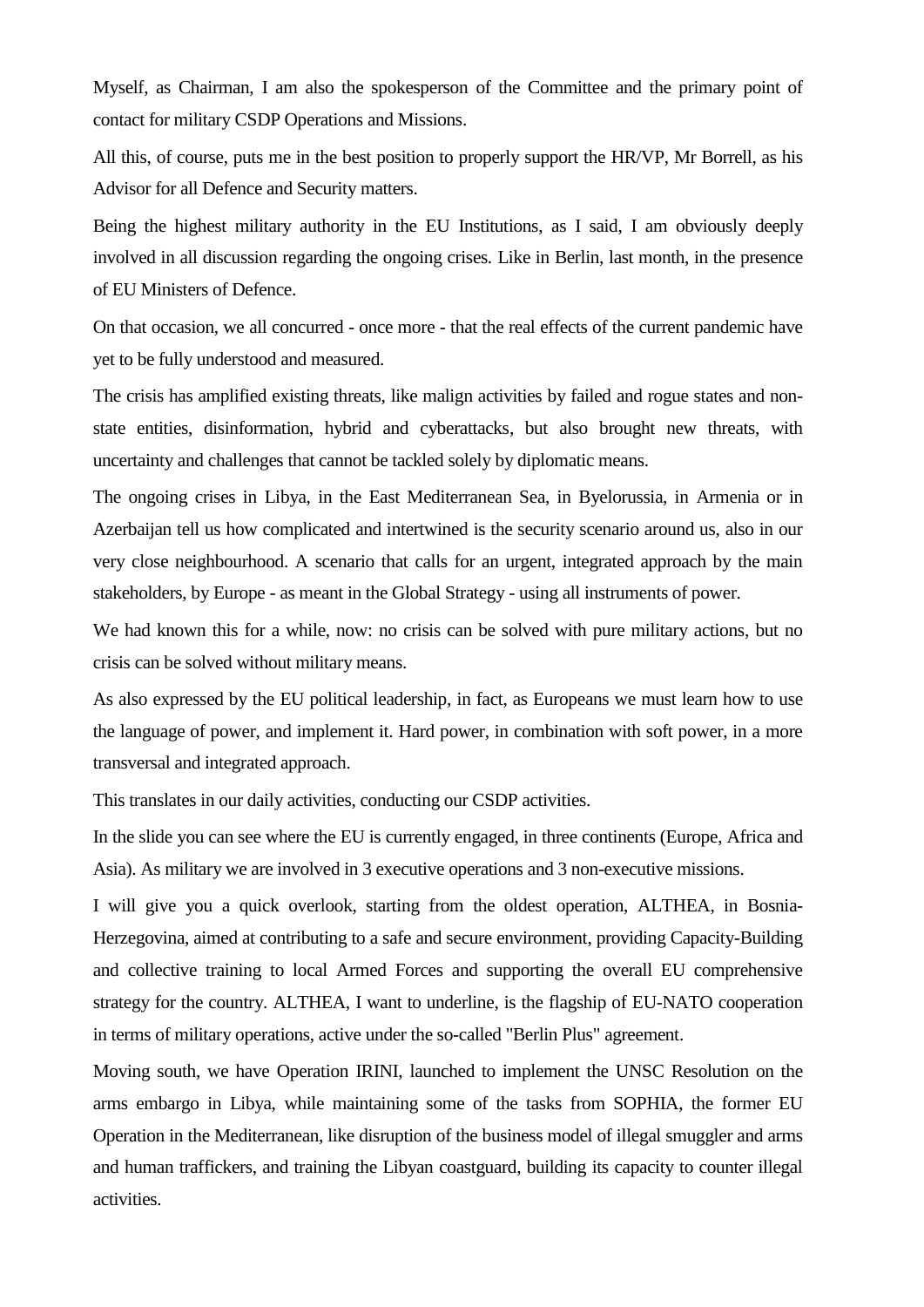Then, Operation ATALANTA in the Gulf of Aden and the Indian Ocean, which has achieved excellent operational results over the 10 years, protecting World Food Programme transports and other vulnerable shipping from piracy. The operation also offers a vital platform for cooperation with Third States.

One element that stands out is that there is a Capacity Building component in all the operations I mentioned. In fact, while NATO focusses on Collective Defence, the EU has found its autonomous space, playing an effective role in helping countries to walk back on their legs, using all the tools at its disposal.

Of course, this is even more valid for the non-executive activities, EU Military Training Missions, in Mali, Central African Republic and Somalia, which are born specifically to cover the Capacity Building objective, providing training to the local armed forces and advice to the military leadership.

But beside our missions and operations, in the unfortunate circumstances we are living in, the military tool proved also indispensable in supporting civilian authorities to contain the pandemic, thanks to its unique capabilities and capacity to act where others cannot, also bringing the deterrence necessary to establish the security conditions, allowing others to intervene.

Now. After few months since the pandemic erupted, we have our first lessons.

Overall, the way we dealt with the whole situation can be considered positive, but there are areas where we could have done more, or better.

In particular, I look at the role of the EU military chain of command as coordinator of efforts by different stakeholders, and supporter to the civil organizations. Or in the cooperation with NATO, where more improvements could be definitely achievable.

With more efficient and already-in-place mechanisms, for instance, we could provide more assets for evacuation, medical aid, or better support the host country of our CSDP activities with additional advising and equipment.

But we could have done more also by further contributing to the already ongoing missions and operations, supporting them with adequate resources, especially in these difficult circumstances.

In this sense, the pandemic has highlighted the need to re-think about our capacity to respond and manage exceptional crisis situations.

I am thinking, first of all, about the ongoing revision of the Military Planning and Conduct Capability, at the moment still limited to a partial control, but in the future able to fully coordinate missions and operations of increasing magnitude.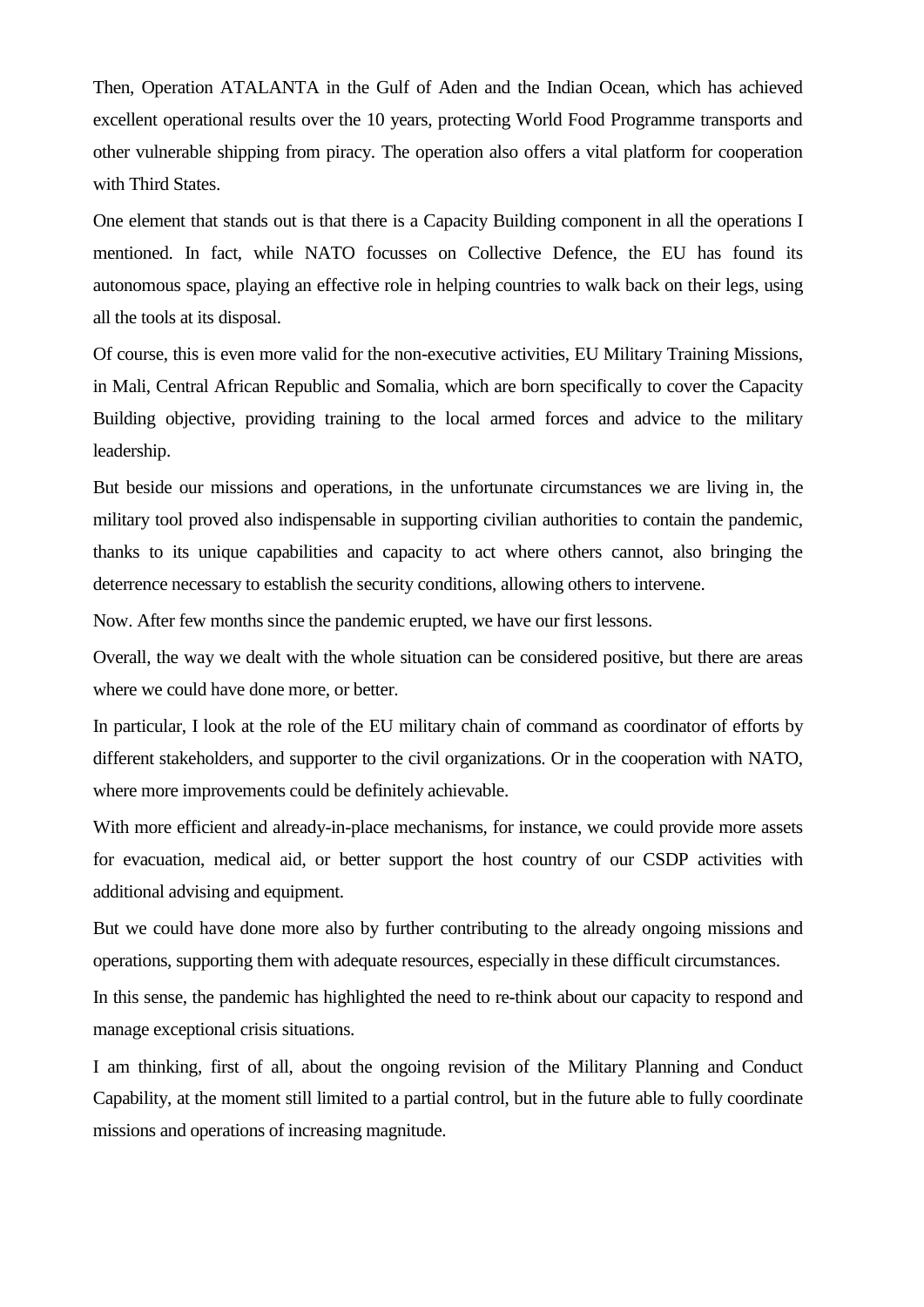Reaching this capacity will means establishing a unique, dedicated, permanent EU operation HQ at military strategic level, here in Brussels, with all the related and compelling requirements, in terms of infrastructure and IT equipment.

Once approved, the new entity shall not fall short in Force generation, for the sake of credibility of the whole EU Defence project.

In a future scenario that has all the potential to be less secured than today, in fact, we shall aim to be military even better prepared and equipped to prevent crises or be able to tackle them more timely, allowing other instruments of power to properly act or react.

This means building resilience in the military dimension, a fundamental enabler for the Common Security Foreign Policy, in complementarity with Resilience in all main dimension of EU interest, as stated by the political leadership: social and economic, geopolitical, green and digital.

In order to achieve this ambitious objective, we have the imperative to fully implement the defence initiatives we have launched.

As I mentioned earlier, in 2016, with the Global Strategy the EU kicked off the ambitious mission of becoming a reliable Security Provider, at a global scale.

The Global Strategy listed three initial, demanding tasks: responding to external conflicts and crises, contributing to the capacity building of our partners, and protecting the Union and its citizens.

In line with this enhanced LoA, we revamped the existing concept of EU Strategic Autonomy: not autonomy from someone, but autonomy to do something alone, if necessary.

Of course, such an "ambitious" LoA needed new mechanisms to identify and grant the EU of Defence the necessary tools to deliver, credibly, starting with the definition of the Headline Goals (of which my Committee is responsible), i.e. what we want to be able to do militarily, and with what instruments.

Including the High Impact Capability Goals, the most strategic tools.

Then, we launched the Coordinated Annual Review on Defence (CARD), a map of what the EU MS have in their inventory or are willing to spend or procure, eventually available for EU purposes.

And here we encountered the first internal challenges.

In fact, the CARD process highlights that MS still place the needs for the EU Defence as last, well after national and NATO requirements. This approach, as you can easily understand, proves a lack of concrete motivation to fully support the EU project in the defence domain.

Needless to say, this has an effect on follow-on steps, like encouraging MS to join another cornerstone project, the Permanent Structured Cooperation (PESCO) a very useful tool for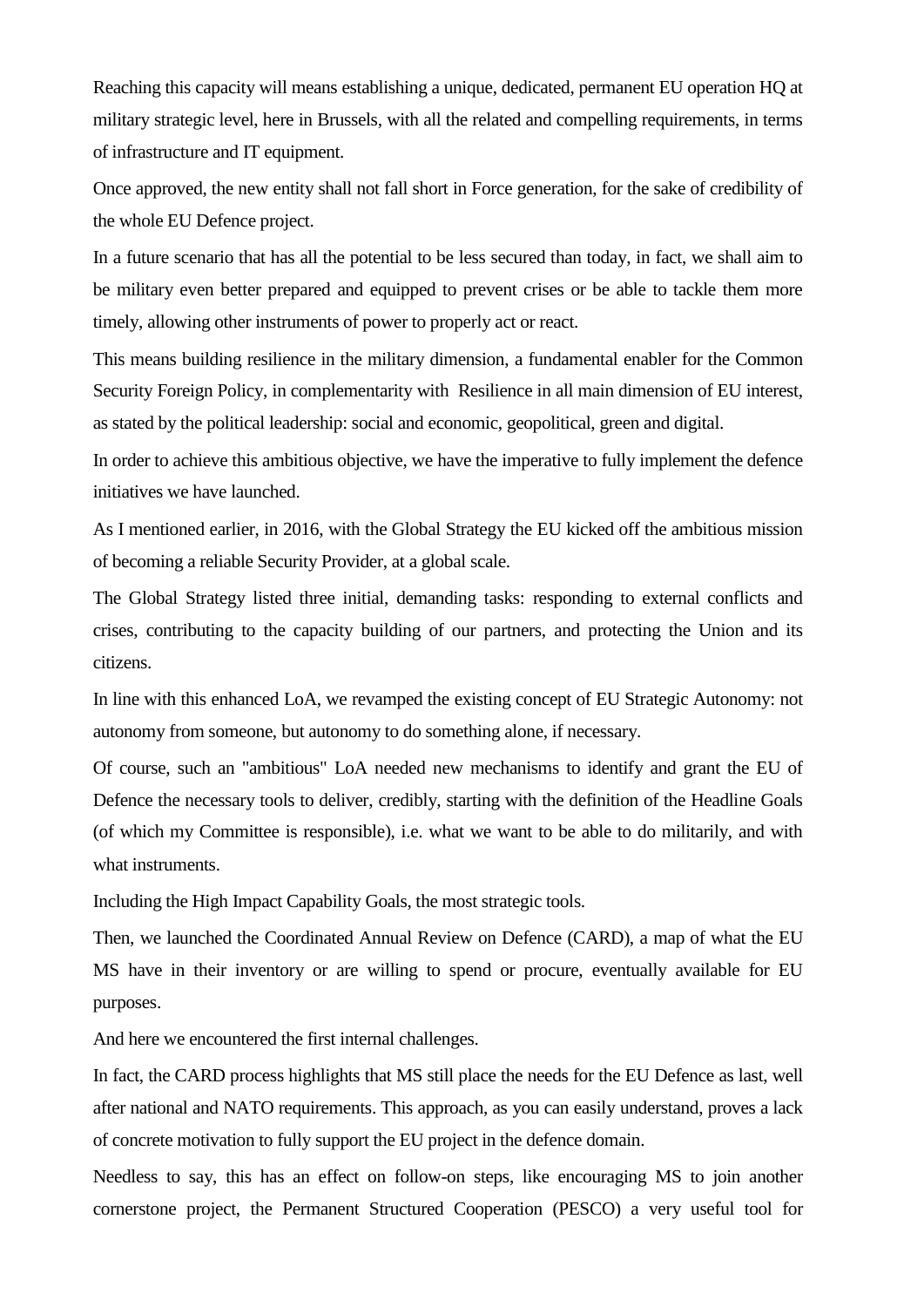cooperation, supporting the developing and acquiring defence capabilities, but also by making those capabilities easily available for EU military missions and operations.

The PESCO project, though, is still a relatively young initiative and the ongoing review is looking at improving its effectiveness.

Another related aspect to work on, is the fact that, being closed to third countries, PESCO may lose its attractiveness for engaging in much more consistent programs.

All this brings me to the most crucial initiative expressed by the EU, the European Defence Fund (EDF), a dedicated budget for research, innovation, development of prototypes and acquisition of defence equipment/technology.

A truly unique initiative! In fact, the EU is the only organization that has the capacity to craft powerful collective initiatives, but also to provide the financial means to sustain them.

Although the final budget allocated by the EU for the EDF has eventually dropped from the initial 13 to 7 billion, we can still count on an acceptable amount of funds, which now requires a swift and strong engagement by EU institutions and MS, in order to be employed at best.

Moreover, we must absolutely avoid the risk of missing a key opportunity to support the whole EU defence project, including providing a benefit to the European defence industrial base, with its Small and Medium Enterprises, and so reducing the EU dependency from external suppliers.

The next few months will be crucial for the EU Defence, which, in my opinion, may be well on track to gain the full status of credible, global security provider, based on two main considerations:

Firstly, because it's the only organization owning a well-recognised, complete set of tools (politic, diplomatic, military and economic), for a true integrated approach to crisis management.

Secondly, because the results achieved so far have been widely acknowledged by the international community, which is demanding even more EU engagement.

We have an opportunity, here, and the EU can't fail, as there are no realistic alternatives to Europe. If a risk for failure is spotted, we must act immediately and decisively, for the sake of credibility of the EU foreign policy.

What we need is the choral response by MS to fully exploit and support EU initiatives, both in terms of capabilities and CSDP activities.

The first opportunity lays in the need to provide our CSDP operations and missions, which often run in much contested areas, the necessary personnel, assets and capabilities, to allow the achievement of the agreed mandates.

Secondly, we must maintain our commitment to the EU budget, and avoid that it gets infected by the virus. While the ongoing economic crisis, associated with the recession caused by the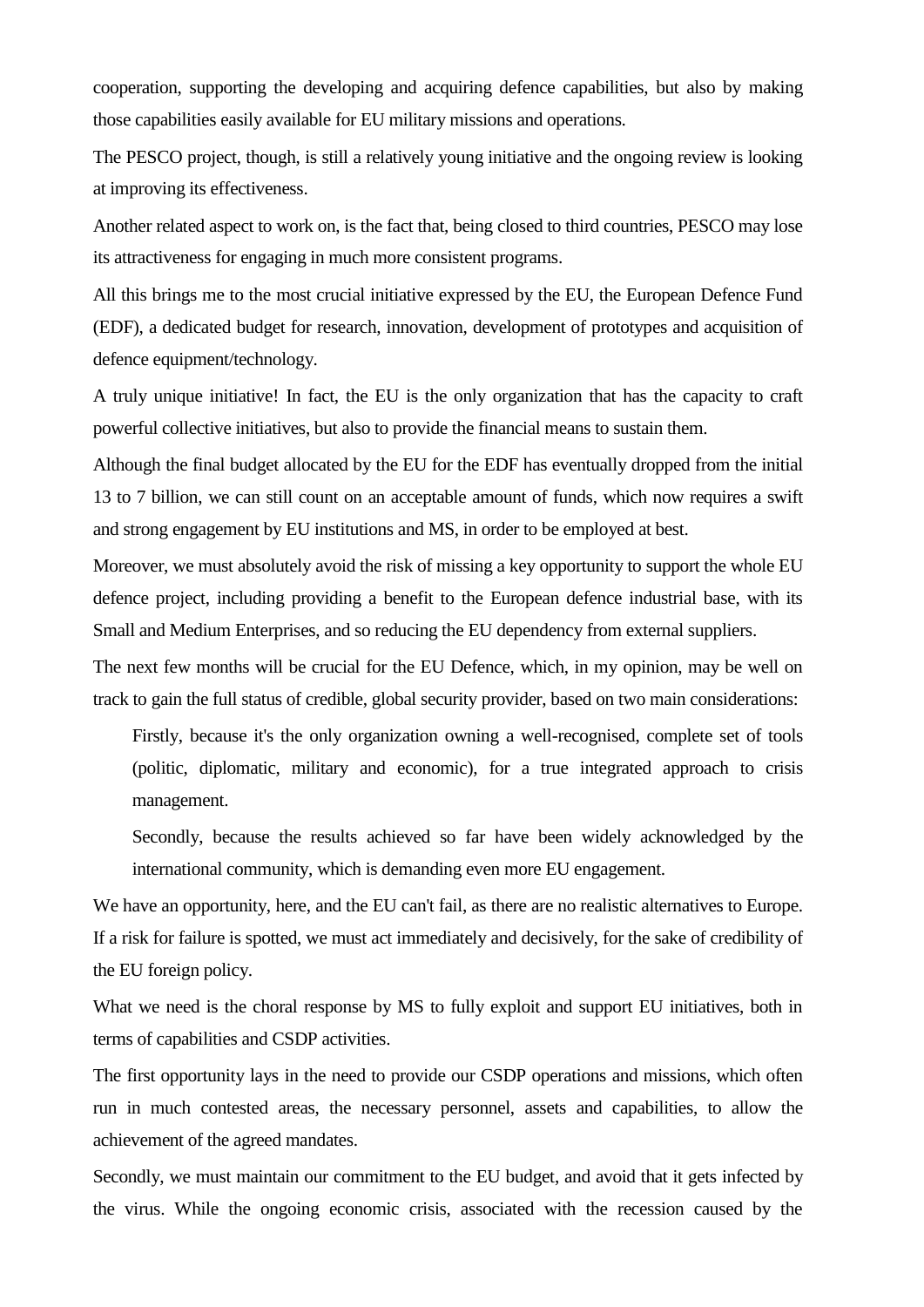pandemic, is foreseen to probably last some more time, we shall resist the impetus to exercise severe cuts, as this will be detrimental for our Level of Ambition and credibility.

Concurrently, much effort should be spent for strategic tools in priority areas, like Power and Force Projection, or Non-Kinetic Engagement Capabilities, but also to counter hybrid threats, including disinformation and cyber-attacks, very critical areas for our societies.

We will also need to strengthen our capacity of action outside Europe: the European Peace Facility, recently financed with 5 billion euro (also here, less than the 8 initially proposed), is meant to provide support to military activities, similarly to what we do with the civilian counterpart.

The implementation of the EPF shall increase the effectiveness of CSDP missions and operations, covering their common costs, giving the Union the capability to contribute to the financing of military peace support operations. But also carry out broader actions, like assisting the building of capacities of partner countries' armed forces to address security challenges.

At the same time, we shall keep investing on our global partnerships.

With NATO, for really strategic activities, like exercises and military mobility, the latter being the leading activity in EU-NATO cooperation, for which we duly take note that the final budget allocated dropped from an initial proposal of 6.5 billion to 1.5 billion, unfortunately.

Furthermore, with NATO we should also continue the alignment between the respective defence planning processes, remembering that what is good for EU is also good for NATO, in accordance with the principle of the "single set of forces", and that a stronger EU makes NATO stronger.

Beside NATO, though, we have to foster even more fruitful relations with all our partners across the globe, Asia in particular, as we share with them many areas of concerns, about which we are running extensive dialogue for further cooperation in the security domain.

Only by engaging in all the mentioned activities, with a committed and harmonised approach by MS, speaking with a single voice, we will overcome the internal challenges and be able - as Europeans - to build-up a EU Strategic Culture of Defence.

Strategic Culture as a common way of looking at the world, by defining common threats and challenges, and how to address them together.

But Strategic Culture also as the institutional confidence and processes to make use of military forces as a legitimate policy instrument.

All the above considerations will converge into the elaboration of our next cornerstone document: the Strategic Compass, a document that shall explain in details which security and defence responsibilities the EU wants to take on board, through CSDP activities and other policies, for which purposes, through which operations (executive and non-executive).